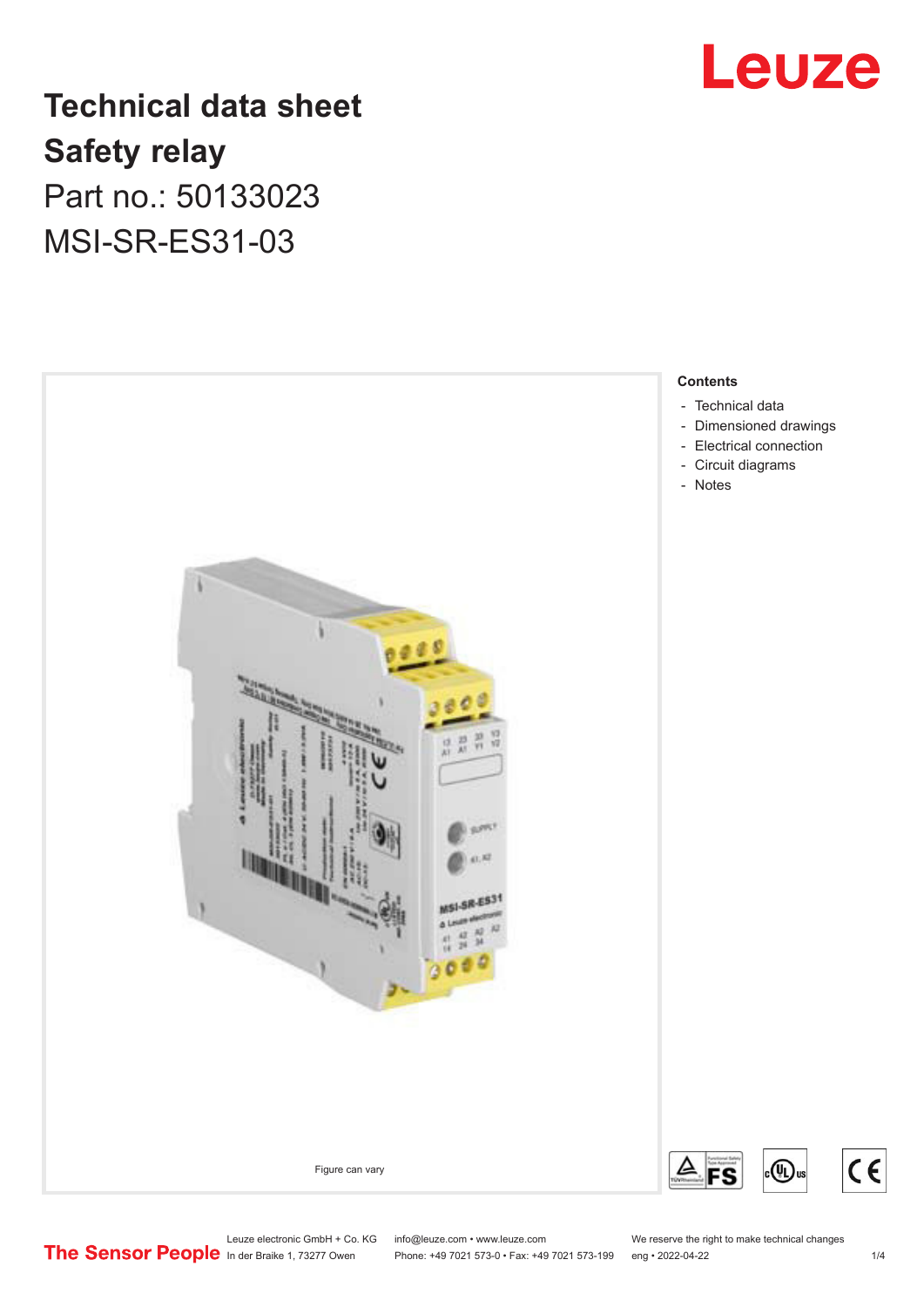## <span id="page-1-0"></span>**Technical data**

#### **Basic data**

| <b>Series</b>      | MSI-SR-ES31                         |
|--------------------|-------------------------------------|
| <b>Application</b> | Base device for E-Stop applications |
|                    |                                     |
| <b>Functions</b>   |                                     |
| <b>Functions</b>   | Monitoring of E-Stop circuits       |
|                    | Monitoring of position switches     |
|                    | Monitoring of proximity switches    |
| <b>Restart</b>     | Automatic                           |
|                    | Manual                              |
|                    |                                     |

#### **Characteristic parameters**

| <b>SIL</b>                                             | 2, IEC 61508                                                    |
|--------------------------------------------------------|-----------------------------------------------------------------|
| <b>SILCL</b>                                           | 2, IEC/EN 62061                                                 |
| Performance Level (PL)                                 | d, EN ISO 13849-1                                               |
| MTTF <sub>d</sub>                                      | 73 years, EN ISO 13849-1                                        |
| $PFH_n$                                                | 0.00000000086 per hour                                          |
| Mission time T <sub>M</sub>                            | 20 years, EN ISO 13849-1                                        |
| Category                                               | 3, EN ISO 13849                                                 |
| B <sub>10</sub> , at DC <sub>13</sub> (inductive load) | 300,000 number of cycles, (5 A, 230 V),<br>700,000 (1 A, 230 V) |
| B10 <sub>d</sub> at AC15 (inductive load)              | 200,000 number of cycles, (5 A, 230 V),<br>380,000 (1 A, 230 V) |

#### **Electrical data**

| <b>Supply circuit</b>                                                        |                                                                                        |
|------------------------------------------------------------------------------|----------------------------------------------------------------------------------------|
| Nominal voltage U <sub>N</sub>                                               | 24 V AC/DC                                                                             |
| Nominal frequency                                                            | $5060$ Hz                                                                              |
| <b>Operating voltage</b>                                                     | $0.851.1 \times U_{N}$                                                                 |
| <b>Rated power DC</b>                                                        | 1.3W                                                                                   |
| <b>Galvanic isolation between supply</b><br>and control circuit              | Yes (when $U_{N}$ ≥ AC 115-120 V, AC 230<br>V)                                         |
| <b>Output circuit</b>                                                        |                                                                                        |
| Number of outputs, safety-oriented, 3 Piece(s)<br>undelayed, contact-based   |                                                                                        |
| Number of outputs, signaling func-<br>tion, undelayed, contact-based         | 1 Piece(s)                                                                             |
| <b>Release current paths</b>                                                 | <b>NO</b>                                                                              |
| Signaling current paths                                                      | NC                                                                                     |
| <b>Contact material</b>                                                      | Ag alloy, gold-plated                                                                  |
| Usage category AC-15 (NO contact) Ue 230V, le 5A                             |                                                                                        |
| Usage category DC-13 (NO contact) Ue 24V, le 5A                              |                                                                                        |
|                                                                              | <b>Short circuit protection (NO contact)</b> gG class safety fuse 6A, melting integral |
| Nominal switching voltage, release<br>current paths AC                       | 230 V                                                                                  |
| Nominal switching voltage,<br>signaling current paths AC                     | 230 V                                                                                  |
| Max. thermal continuous current I <sub>th</sub> ,<br>release current paths   | 8 A                                                                                    |
| Max. thermal continuous current I <sub>th</sub> ,<br>signaling current paths | 5 A                                                                                    |
| Max, total current <sup>2</sup> of all current<br>paths                      | $9A^2$                                                                                 |
| <b>Mechanical life time</b>                                                  | 100,000,000 switching cycles                                                           |

#### **Control circuit Evaluation of the inputs** one- or two-channel **Nominal output voltage DC** 24 V **Input current at the control inputs (safety circuit/reset circuit)** 90 mA **Max. peak current at the control inputs (safety circuit/reset circuit)** 1,500 mA Max. cable resistance, per channel , / U<sub>N</sub> - 1) x 200) Ω **Minimum switch-on time** 60 ms **Response time (automatic start t<sub>A2</sub>)** 60 ms **Release time t<sub>R</sub>** 60 ms **Recovery time t<sub>w</sub> 200 ms Connection Number of connections** 1 Piece(s) **Connection 1 Signal IN** Signal OUT Voltage supply **Type of connection** Terminal **Type of terminal** Spring-cage terminal **No. of pins** 15 -pin **Cable properties Connection cross sections** 2 x 0.2 to 1.5 mm<sup>2</sup>, wire 2 x 0.2 to 1.5 mm<sup>2</sup>, wire 2 x 0.25 to 1.5 mm², wire with wire-end sleeve **Mechanical data Dimension (W x H x L)** 22.5 mm x 106.5 mm x 114 mm **Net weight** 200 g **Housing color** Gray **Type of fastening** Snap-on mounting **Certifications Certifications** c UL US TÜV Rheinland **Classification Customs tariff number** 85364900 **ECLASS 5.1.4** 27371800 **ECLASS 8.0** 27371819 **ECLASS 9.0** 27371819 **ECLASS 10.0** 27371819 **ECLASS 11.0** 27371819 **ECLASS 12.0** 27371819

**ETIM 5.0** EC001449 **ETIM 6.0** EC001449 **ETIM 7.0** EC001449

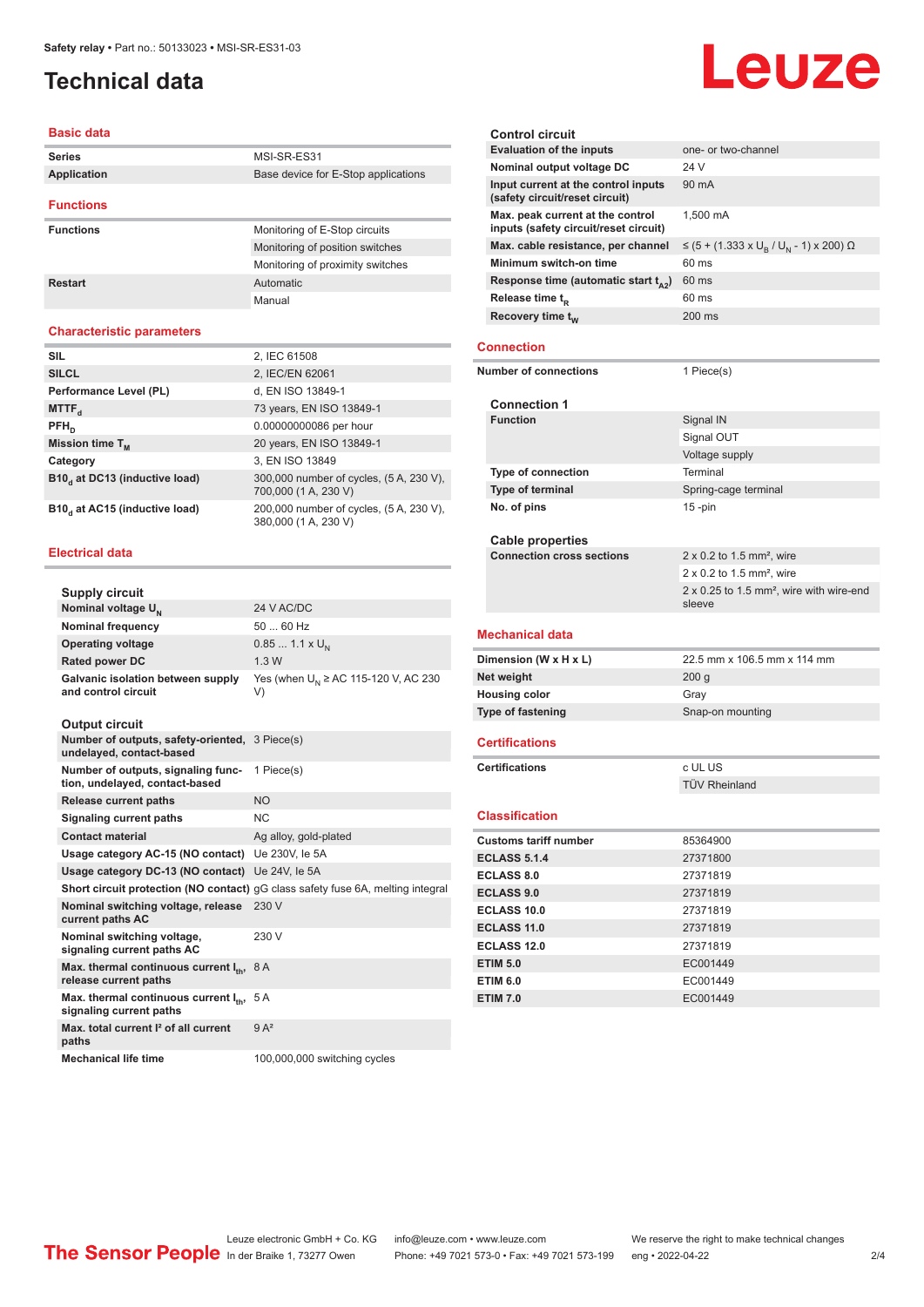## <span id="page-2-0"></span>**Dimensioned drawings**

All dimensions in millimeters







ĥ

 $\frac{13}{A1}$ 

 $\frac{41}{14}$ 



## **Electrical connection**

**Connection 1**

| <b>Function</b>    | Signal IN            |
|--------------------|----------------------|
|                    | Signal OUT           |
|                    | Voltage supply       |
| Type of connection | Terminal             |
| Type of terminal   | Spring-cage terminal |
| No. of pins        | $15$ -pin            |
|                    |                      |

**Terminal Assignment**

| 13 | Release current path 1 (NO contact) |
|----|-------------------------------------|
| 14 | Release current path 1 (NO contact) |
| 23 | Release current path 2 (NO contact) |
| 24 | Release current path 2 (NO contact) |
| 33 | Release current path 3 (NO contact) |